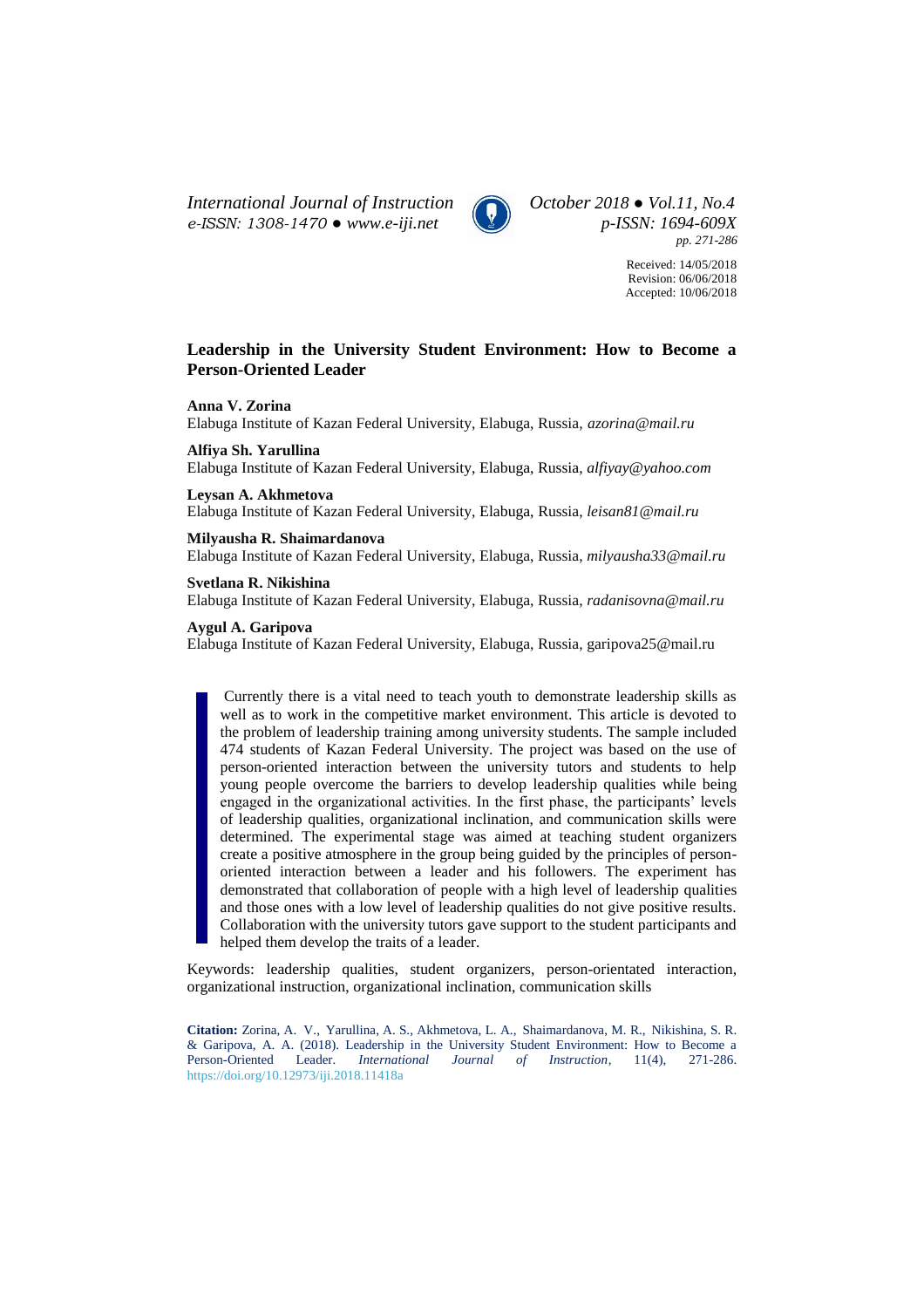## **INTRODUCTION**

In recent years, the interest towards leadership in a university student community has grown significantly (Haley et al., 2018; Heinecke et al., 2016; Webb, 2018; Zamani-Gallaher, 2018). The most favorable situations and conditions for encouraging an individual to the leadership positions are explored (Collinson &Tourish, 2015; Ellemers, De Gilder & Haslam, 2004); new methods for the formation of leadership qualities and development of the students' leadership potential are created (Day et al., 2014; Jones et al., 2012; Moorosi, 2014). The reason for student leadership being center of attention of higher education systems and management is because of the growing discontent among the prospective employers (Browne and Rayner, 2015; Shakir, 2009). They note high level of proficiency but lack of communication and leadership skills of future employees, which is one of the reasons of high level of unemployment among the youth (Piccolo et al., 2010).

Leadership development programs are designed to help university students develop their leadership skills (Chai, 2015), receive the necessary tools of being a leader (Chesnutand Tran-Johnson, 2013), have some hands-on experience in leading a team (Ozgen et. al., 2013) which are to allow young people to deal with leadership challenges in their future career. Moreover, adult leadership differs from youth leadership and adult leaders differ from student leaders because youth leaders act in a different way to adults (Kress, 2006; Macneil, 2006).Currently not enough studies exist on what exactly can inspire young people to follow their peers. It is still unknown why students choose some of their classmates to follow and do not want to build leader-follower relationships with other members of the student group (Murphy and Johnson 2011; Ward and Ellis 2008). Young people follow a leader to achieve certain immediate goals (Kassinelly, 1966; Krichevskiy, 1993; Orekhov, 2003 etc.). E. Bogardus, a representative of the concept of "leadership qualities", believed to become a leader has to have certain sets of leadership traits such as 'intelligence', 'sense of humor', 'strength of character', 'ability to guide others', 'energy', etc. (Bogardus, 1948).

A leader is responsible for establishing a friendly atmosphere in the group to encourage all members of the group to work together without feeling intimidated, frightened or insecure (Blanchard, 2010). A leader helps each member of the group succeed, inspires them, and encourages them to achieve their most important goals (Adler, 2000; Meneghetti, 2004). A good student leader needs to be able to make use of both his character and leadership qualities in order to answer the needs of his followers and to effect impact on other students' lives (Chai, 2015).

Mortenson's opinion is that without understanding of what leadership means for young people, the process of engaging students in leadership development is difficult. This position is considered extremely complicated (Mortenson et al., 2014). It is naive to assume that today's youth leadership is the same as it used to be the previous generations. The hypothesis is that university students might have a new set of leadership qualities, which differed from the one, which had been created a couple of decades ago.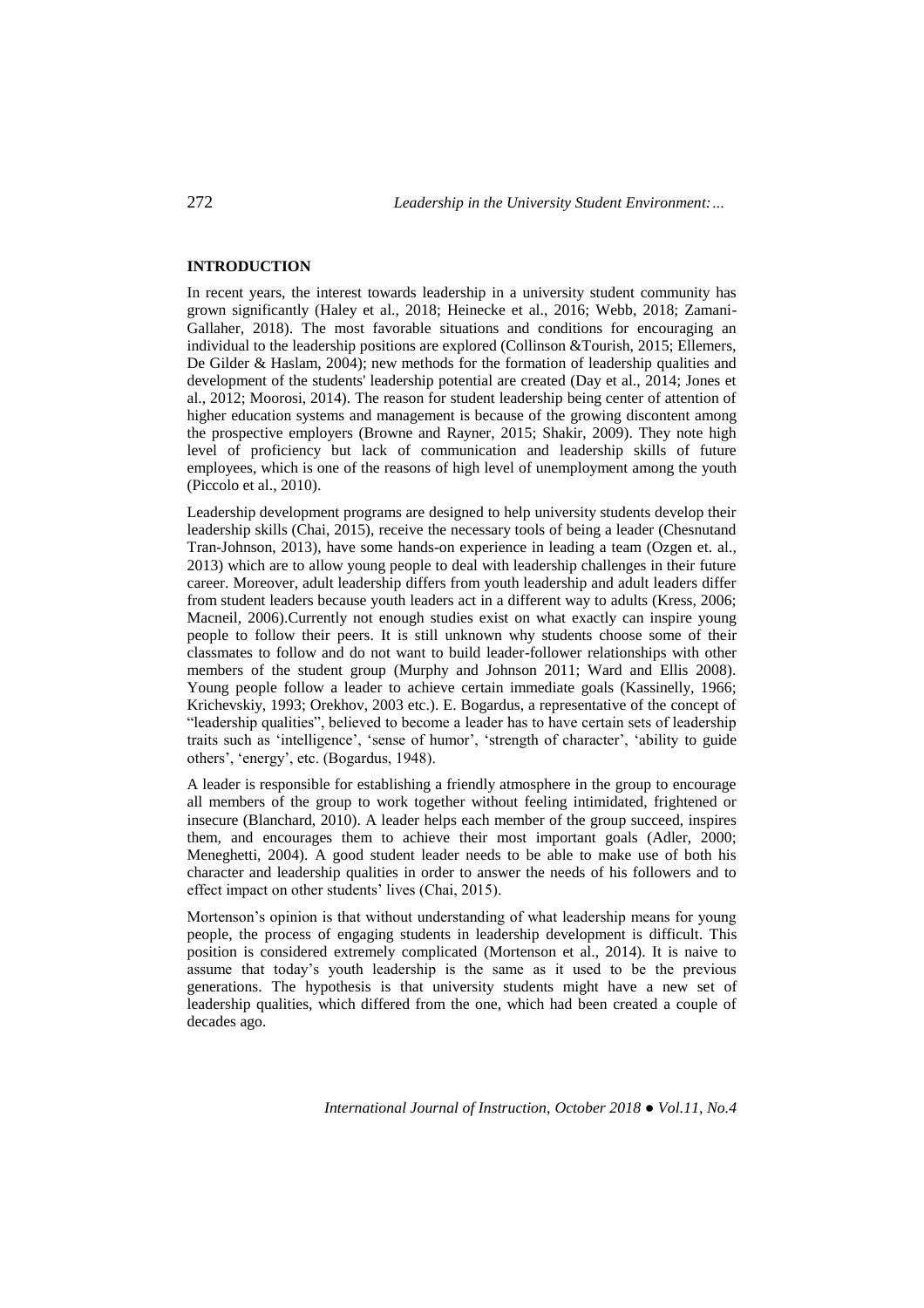Thus, the aim of this study is to find the ways of helping students who demonstrate a low level of leadership qualities to develop leadership skills and to overcome the barriers, which prevent them from being leaders.

### **METHOD**

### *Participants*

Four hundred and seventy-four students of Elabuga Institute of Kazan (Volga Region) Federal University (two hundred and forty six second-year students and two hundred and twenty eight third-year students) took part in the first part of the study. The distribution of students among faculties was as follows: one hundred and eighty six (39.2 %) students of the Faculty of Mathematics and Natural Science, one hundred and fifty five (32.7 %) students of the Faculty of Philology and History, and one hundred and thirty tree (28.1 %) students of Faculty of Foreign Languages. Male students represented 37, 3%, female - 62, 7% respectively.

### *Sampling technique*

The participants were asked to look through the list of the leadership qualities and to make changes according to their own ideas about the qualities a person needs to obtain to act as a leader. The students could cross out some qualities if they found them unnecessary for a modern leader and add five-six more qualities to the list. The students had 10-15 minutes for each test.

## *Data collection tools*

The students were offered another list of 25 more qualities to choose from. The participants were given 5-7 minutes to do the task. Furthermore, the participants were asked to complete two questionnaires, developed by A. V. Batarshev (2001), to find out their levels of leadership qualities, organizational inclinations, and communicative skills.

The aim of the processing of the results is to receive the index numbers of communication skills and organizational inclinations. To do this, participants' answers were compared with the decoder and count the number of coincidence (Table 1).

Table 1 Decoder

| Inclinations / Skills       | Answers                                  |                                            |  |
|-----------------------------|------------------------------------------|--------------------------------------------|--|
|                             | Positive                                 | Negative                                   |  |
| <b>Communication Skills</b> | $\sum$ (+) of the 1 <sup>st</sup> column | $\sum$ (+) of the 3 <sup>rd</sup> column   |  |
| Organizational Inclination  | $\sum$ (+) of the 2 <sup>nd</sup> column | $\Sigma$ (+) of the 4 <sup>th</sup> column |  |

To determine the levels of communication skills and organizational inclinations it is necessary to work out their coefficients. To do this, the following formulas were

used:  $K_{com} = \frac{K_x}{20}$ ;  $K_{org} = \frac{O_x}{20}$ ;  $K_{com}$  – coefficient of communication;  $K_{org}$  –coefficient of

organizational inclinations;  $K_x$  and  $O_x$  –quantity of answers which coincide with the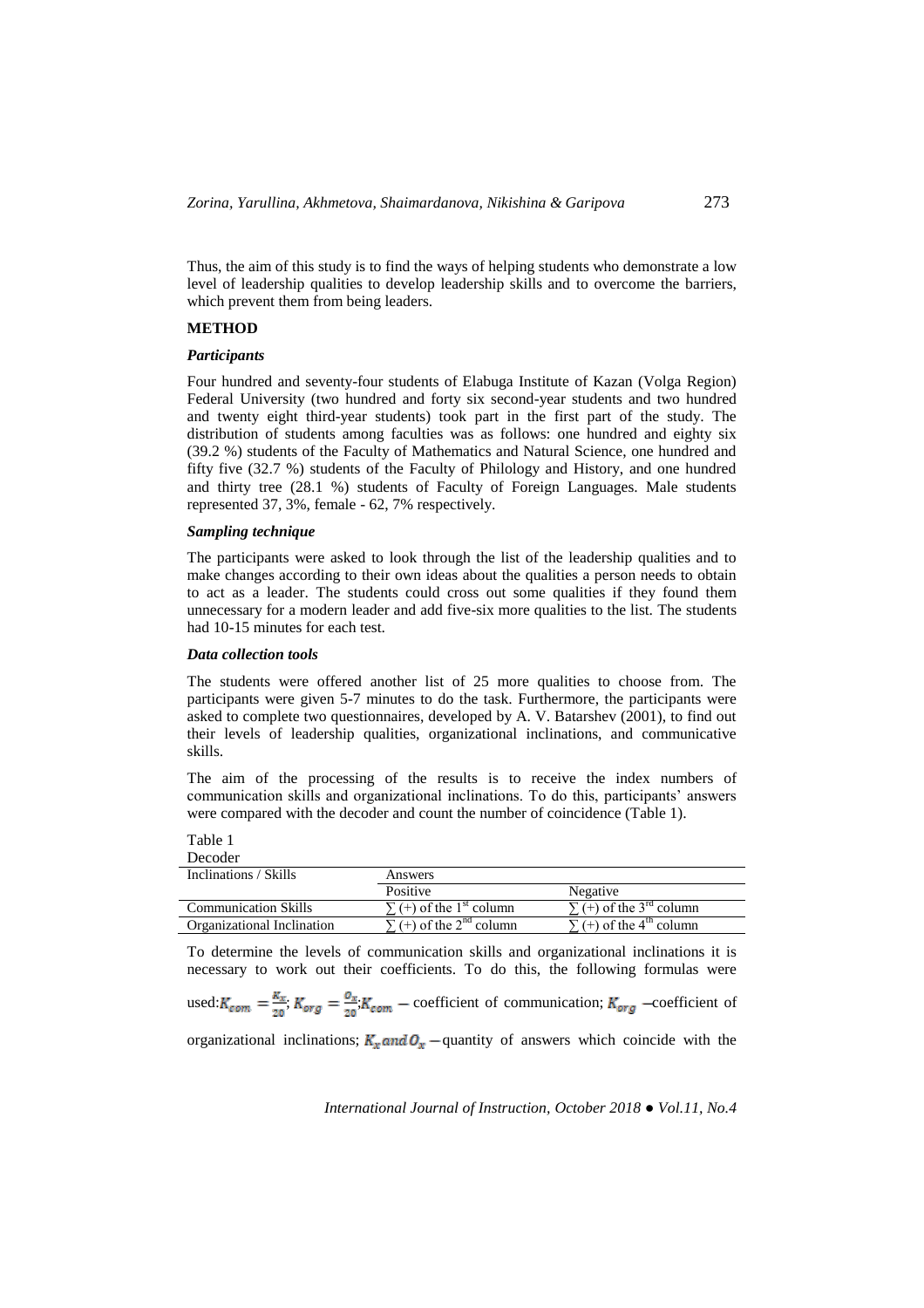decoder. To find out the participants' level of organizational inclinations and communication skills, special rating scale was applied (Table 2).

|             |               | <b>Rating Scale</b> | Levels                       |
|-------------|---------------|---------------------|------------------------------|
| $R_{com}$   | $K_{ora}$     |                     |                              |
| $0,10-0,45$ | $0,2-0,55$    |                     | Lowest Level (1-15 points)   |
| $0,46-0.55$ | $0,56-0,65$   |                     | Low level $(15-25)$          |
| $0,56-0.65$ | $0.66 - 0.70$ |                     | Average Level (26-35)        |
| $0,66-0,75$ | $0,71-0,80$   |                     | High Level $(36-40)$         |
| $0,75-1,00$ | $0,81-1,00$   |                     | Highest Level (36-40 points) |

The rating scale of communication skills and organizational inclinations

The test on leadership level consists of 50 statements. The students read the statements and choose the best option  $-a$  orb. A participant receives 1 point for each answer, which coincides with the answer in the keys.

### *Procedure of implementation*

The university activity is diverse. It includes educational activities, research and extracurricular activities, creativity, organizational activities, etc. Being engaged in social aspects of university life and taking part in various organizational activities, students have an opportunity to advance their personal development (Huang and Chang, 2004).In this research, the organizational activity of students is considered in the most effective way of promoting individuals to the leading positions and forming the necessary leadership qualities for this (Haber, 2011). Participation of students in different organizational activities helps form and develop the system of leadership qualities and leadership skills for the majority of students, including those whose leadership qualities are not sufficiently formed. Organizational activities of students require them to be active, show initiative, and to be subtle psychologists – to be able to influence people, to gain their support and, at the same time, to respect their desires, their interests, and to try to understand and accept their point of view (Bergman and Wangby, 2014). One can note that student organizers act as leaders. Their main aim is to create a favorable environment to achieve the objectives. As it has been noted before, the experiment was done in the period September 2016 – February 2018.During the practical experimental phases both the researches and the students faced a number of difficulties. Firstly, the participants who had accepted the offer to take part in the experiment as student organizers found it very difficult to play the role of leaders. Nobody was successful from the very start. They did not feel at ease with the groups of first-year student they worked in. Since the participants had no experience of acting as organizers, they were helped by those students who had already been engaged in organizing different events but this *help* did not make any difference for the participants. Some of them lost interest and left the project.

Table 2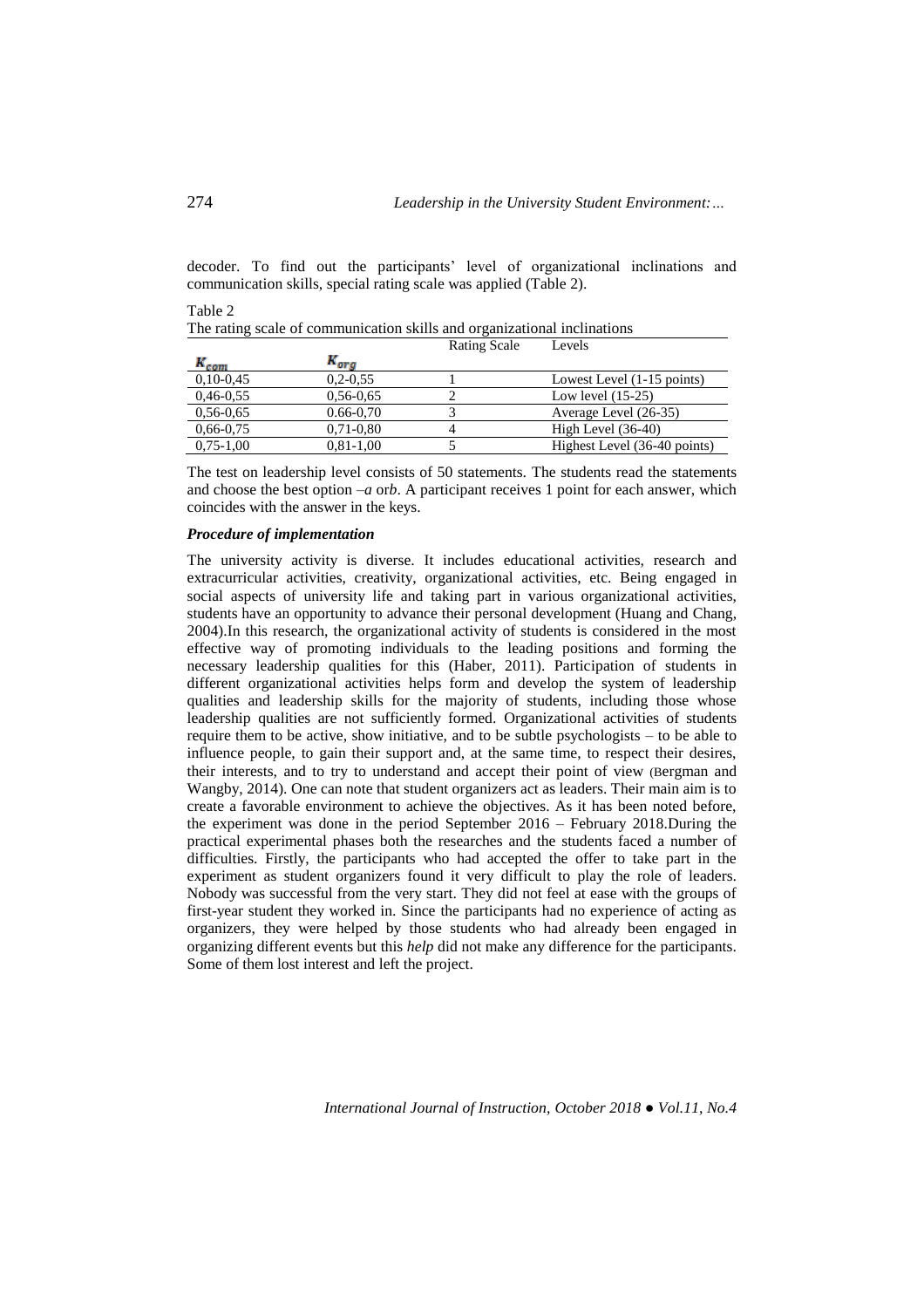## **FINDINGS**

## *First Phase*

According to the results of the survey, the students excluded 2 qualities from the list of leadership qualities they had been offered to examine. The respondents found such qualities as "practicality" and "depth of mind" of no use for a leader, but they added such qualities as "an ability to persuade other people"(424 students – 89.5 %);"emotional appeal" (409 students – 86.3 %); "self-confidence" (398 students – 84 %); "intelligence" (384 students – 81 %); "determination" (377 students – 79.5 %); "an ability to establish a positive atmosphere in the group" (369 students  $-77.8$  %). The list of 15 leadership qualities became the main direction in our pilot experiment. Further, the participants' levels of leadership qualities, communication skills, and organizational inclinations were defined. The results of the survey are shown in Table 3.

#### Table 3

Levels of leadership qualities, organizational inclinations, and communication skills

| Levels of Organizational    | Number of    | Levels of Leadership | Number of                |
|-----------------------------|--------------|----------------------|--------------------------|
| Inclination and             | Students (%) | Qualities            | Students (%)             |
| <b>Communication Skills</b> |              |                      |                          |
|                             |              | the highest          | $\overline{\phantom{a}}$ |
| The Highest Level           |              | High                 | 1.7                      |
| $(5 \text{ points})$        | 15.6         | Average              | 13.9                     |
|                             |              | Low                  |                          |
|                             |              | Highest              | 0.2                      |
| High Level                  |              | High                 | 1.9                      |
| $(4$ points)                | 32.3         | Average              | 16.7                     |
|                             |              | Low                  | 13.5                     |
|                             |              | Highest              |                          |
| Average Level               |              | High                 | -                        |
| $(3$ points)                | 27, 2        | Average              | 14.6                     |
|                             |              | Low                  | 12.5                     |
|                             |              | Highest              |                          |
| Low Level                   |              | High                 |                          |
| (2 points)                  | 24.9         | average              |                          |
|                             |              | Low                  | 25                       |
|                             |              | Highest              | $\overline{\phantom{0}}$ |
| Lowest Level                |              | High                 | $\overline{\phantom{0}}$ |
| (1 point)                   |              | Average              |                          |
|                             |              | Low                  |                          |
| Total number of students    | 474          |                      |                          |

For our further study the two hundred and forty-two (51.1 %) students was chosen. According to the questionnaire, they had demonstrated a low level of leadership qualities but different levels of organizational inclinations. It was recognized that sixtyfour (26.4 %) had a high level of organizational inclinations, fifty-nine (24.4 %) respondents demonstrated an average level of organizational inclinations, and one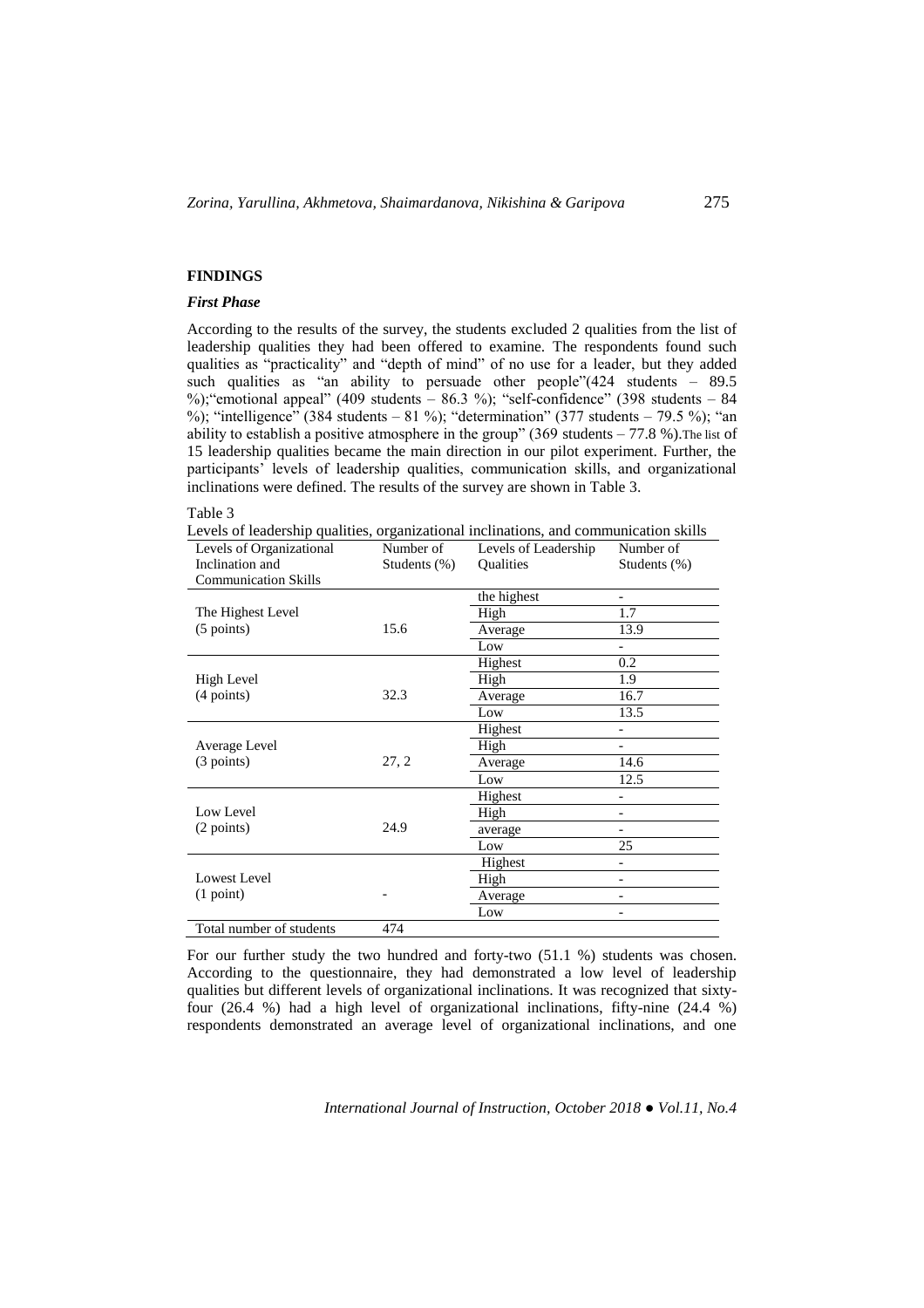hundred and nineteen  $(49.2 \%)$  people – a low one. These students were offered to try themselves as organizers of various university events, acting as facilitators in freshmen groups to help them get prepared for a number of university extracurricular events (concerts and parties devoted to different foreign and Russian festivals celebrated by today's young people such as *Christmas, Halloween, Nowruz, St. Vanentine's Day, Victory Day, Sabantuy; poetry reading events, theatre performances,* etc.).

It should be noted that not all students agreed to participate in this project. Of the two hundred and forty-two, chosen for the next stage of the experiment one hundred and eighty-three (75.6%) young people agreed to continue their participation in the experiment. The remaining fifty-nine (24.4 %) students explained their refusal in different ways: *lack of free time* (twenty-eight people - 12 %), *there is no interest in this kind of activity* (twenty people – 8.3 %), *do not consider that they could cope with the set tasks* (ten people  $-4.1$  %). The majority of the students (thirty-five people - 14.5 %) who did not accept the offer to participate in this experiment showed an average level of organizational inclination. The other twenty-four (10 %) students demonstrated a low level of organizational inclination.

### *Second Phase*

Thus, one hundred and eighty-three students with low level of leadership qualities agreed to participate in the project. Sixty-four of them (35%) showed a high level of organizational inclination and communication skills, and twenty-five students  $(13.7\%)$  – an average level, and ninety-four students  $(51.3 %) - a$  low one. The students with low level of organizational inclination and communication skills (ninety-four students) pointed out that they had never acted as organizers while being at school. They all had problems in communicating both with their peers and with teachers. The majority of them said they had never been offered to take part in organizational activities and that they did not demonstrate any desire to do it since they were afraid of taking responsibilities for performed work. Fifty-nine respondents stressed they had always been too shy and unsure of themselves (see Figure 1).



Figure 1

Reasons for not being engaged in the organizational activities at school

These respondents were asked about their reasons to participate in the projects. They all pointed out that they were eager to become more active, and to overcome their shyness and timidity about communicating with other people. Fifty-seven students confessed they had always been reluctant to appear in public or in a big group of people. They all mentioned the necessity of being more initiative, active, self-confident, and highly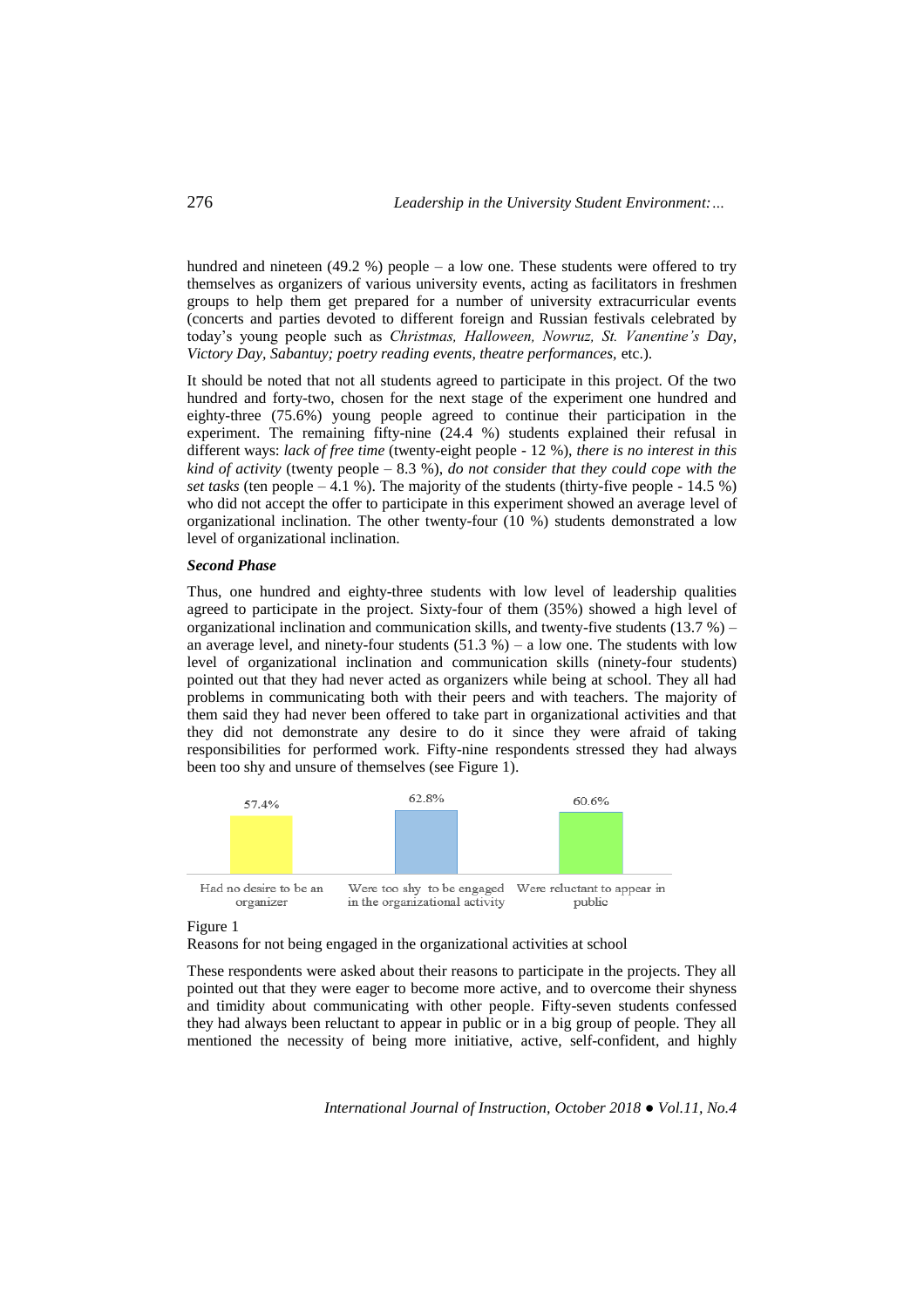organized to succeed in the future. The respondents stressed they wanted to form some qualities of a leader to be successful in their professional career (see Figure 2).



Figure 2

Reasons for being unsuccessful as a leader

The students with high and average levels of organizational inclination, to some extent, had tried to take part in different kind of organizational activities before (some of them did it on their own desire, others were asked to do it by their teachers), but, according to the participants, their actions, as a rule, had been unsuccessful. Forty-seven students (73.4 %) with a high level of organizational inclinations and 13 (52 %) students with an average level explained that they suffered from a lack of perseverance and patience while working within a group of their peers or younger school or university students. Fifty-two young people (81.3 %) of the high-level group and nine students (36 %) belonging to the average-level group, noted that they were not active enough and they usually suffered from a lack of initiative. Forty-one (64 %) students of the high-level group and the majority of the participants of the average-level group – twenty-two (88 %) people – stressed a lack of courage to act as leaders. They pointed out they felt embarrassed, insecure and consider themselves not entitled to "press" on their peer group and to be unable to "tell others what to do".

The monitoring revealed that the majority of the total number of the student organizers (one hundred and fifty-three people - 83, 6%) found it quite difficult to establish relations within the group. Sometimes it took a lot of time to create a favorable atmosphere for the joint activity or the student leaders did not manage to establish contact with those who acted as their "followers" at all. One hundred and fourteen (62.3 %) participants noted they were always felt anxiety and uncertainty. They were afraid of being mocked at. Preliminary questioning showed that seventeen of them (46 %) demonstrated a low level of communicative inclinations. They confirmed that it was often difficult for them to establish contact with new people, and even more difficult to make friends with them, to share their emotions and feelings, and even ideas, and, as a rule, they did not receive anything positive in return. As a result, twelve participants (6.6 %) with a low level of organizational inclination decided to stop participating in the project. The reasons for their choice are as follows: this is very stressful (58.3%), very difficult (25%), no interest any more (16.7%). The other one hundred seventy one students continued their participation in the experiment. These problems were discussed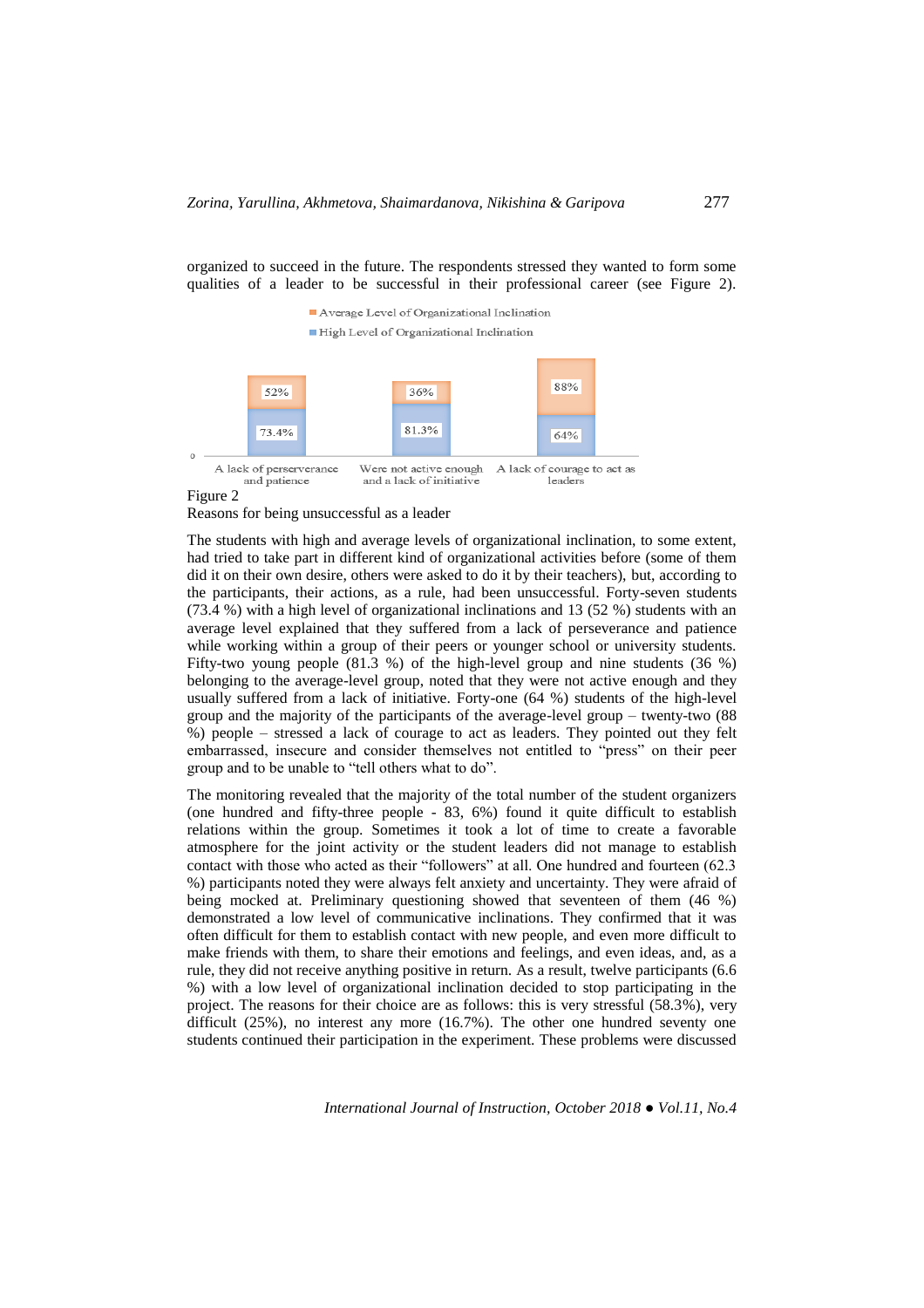with the project participants and the members of the groups where they acted as organizers. Thus, it is important to find out the reasons, which caused a sort of misunderstanding between the young people and prevented the student organizers and their wards from getting closer to each other.

The meetings helped us come to the conclusion that many organizers did not take into account the personality of the people they worked with. Trying only to achieve the main goal – to gather students together in order to discuss and prepare for the event. They forgot about the interests, views, desires and needs of each individual person. They sometimes did not pay attention to the opportunities of the students, their inclinations, blindly appointing those responsible for doing this or that task. As a result, the student organizers faced a lot of problems. The members of their groups demonstrated a lack of initiative and unwillingness to participate in events. They protested against their leaders' rules and ways of building up relationship in the group.

### *Third Phase*

Initially, one hundred sixty two (34.2 %) students who had shown high and average levels of leadership qualities and a high and the highest levels of leadership inclination to join the project were invited to participate in further research (Table 4).

Table 4

Levels of leadership qualities, organizational inclinations, and communication skills Levels of Organizational Inclination Number of and Communication Skills Students (%) Levels of Leadership **Qualities** Number of Students (%) The Highest Level (5 points 46.7 % high 4.9 % average 40.7 % High Level (4 points) 54.3 % high 5.6 % average 48.8 %

Sixty-three (38.9 %) students agreed to participate in this phase of the project. All the students admitted they were good at organizing activities, had a rich experience of communicating with peers and students of junior courses, and had successfully acted as leaders in the student environment in the past. These students were members of various student unions and had a reputation of strong leaders in the university student environment. In our research, these new participants are regarded as 'student activists'.

The idea of involving experienced organizers with well-developed leadership qualities produced some good results. The new participants managed to encourage the freshmen's activity. The first-year-students became more interested in what they were doing, but this did not affect the activities of those less active and shyer student organizers. More successful and energetic student activists pushed the shy student organizers to the background, leaving them without an opportunity to prove themselves. Many student activists explained that it was easier for them to do all the work themselves than to "waste their time on explanations and giving advice to the organizers". They only wanted to achieve the goal they had – to make their people carry out the mission they had. They found it boring and unnecessary to share their experience with the student organizers.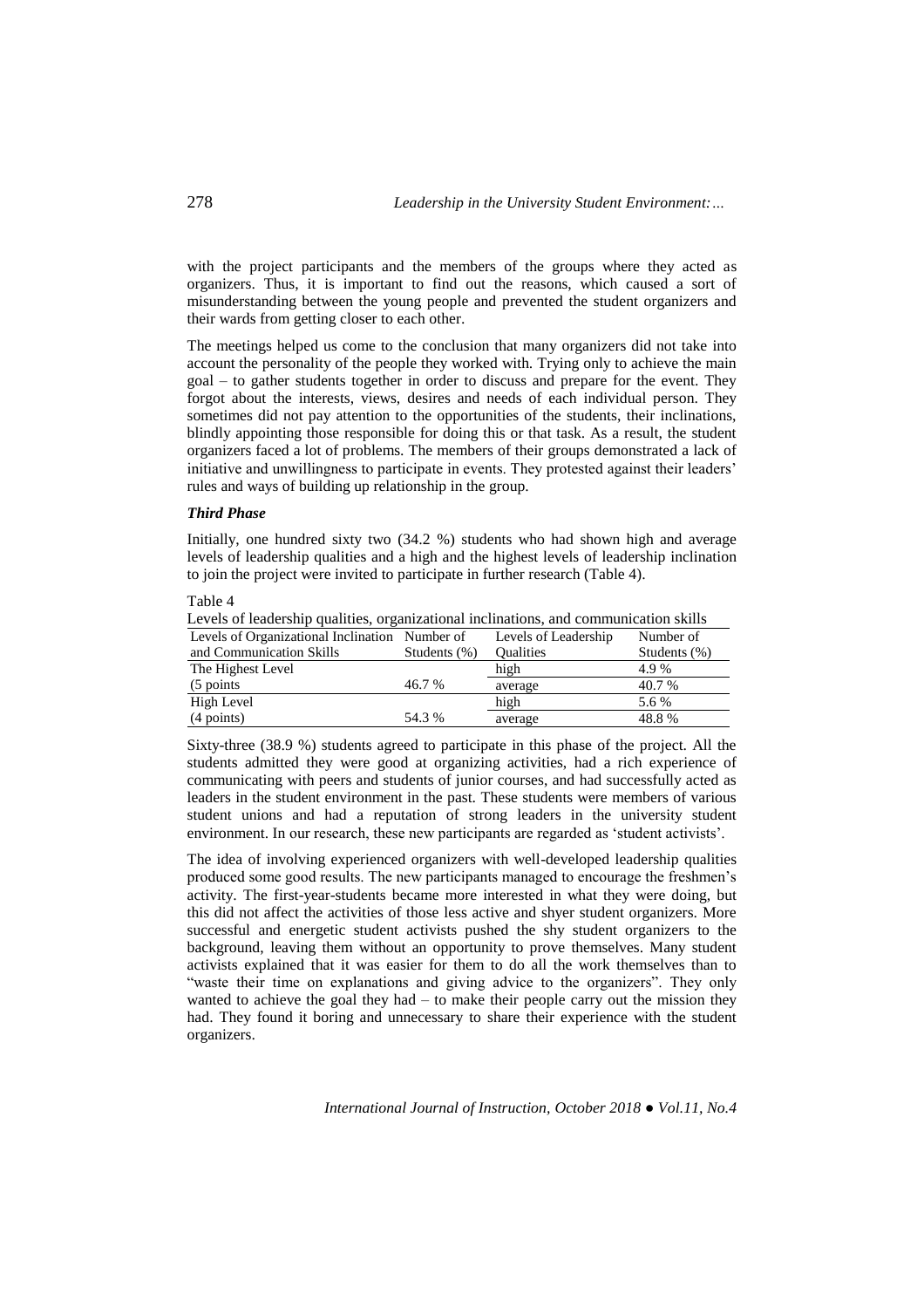## *Final Phase*

Considering that the participants might lose their interest in the activities, some other changes were made again. The university tutors and teachers were encouraged to join the project. The formation and development of leadership qualities of students are directly influenced by the example of the teacher and his or her way of building up relationships with the students. The development of interpersonal relations between teachers and students from the position of a coordinator and adviser, the establishment of a person-oriented interaction are possible on condition that a tutor or a teacher tries to explain his/her decision to the students, consulting the students because he or she regards them as part of the group and shows that the students' point of view is important and deserves to be recognized. The tutors' task was to work both with the student leaders and the members of their groups of freshmen. The teachers observed how the student organizers build relationship with their "followers", the attitude and reaction of the freshmen, and at the end of each session discussed the advantages and disadvantages of the meeting with all the participants. The discussions were held individually.

Participating as an adviser, the tutor determines the success of the process of development of leadership qualities among the student organizers, since the teacher does not assume the main role in the process of building interaction between the organizers and those they try to manage. The tutor plays the role of an observer, coach and adviser. Initially, the tutor spends more time with the group and student organizers, showing by example how important it is to establish a person-oriented interaction between the participants, communication of positive results and the joy of joint creativity it will bring. Observations of the course of the experiment and feedback from the participants showed that the introduction of the university tutors and teachers in the project gave positive results. Establishment in the group of person-oriented interaction based on the ideas of partnership, mutual understanding, and acceptance of the personality of each member of the group, allowed the student organizers to significantly improve relations with their groups. In a benevolent atmosphere of co-creation, conditions appeared for the manifestation of activity, initiative, and a creative upsurge appeared.According to the results of the interviews with the participants, they had managed to achieve some good results in respect of the personality development (Figure 3).

- Became more confident in themselves and their actions It became easier to find common ground with the others
- Became more assertive in hteir demands  $\blacksquare$  Sressed an increased in the number of friends





*International Journal of Instruction, October 2018 ● Vol.11, No.4*

93.0%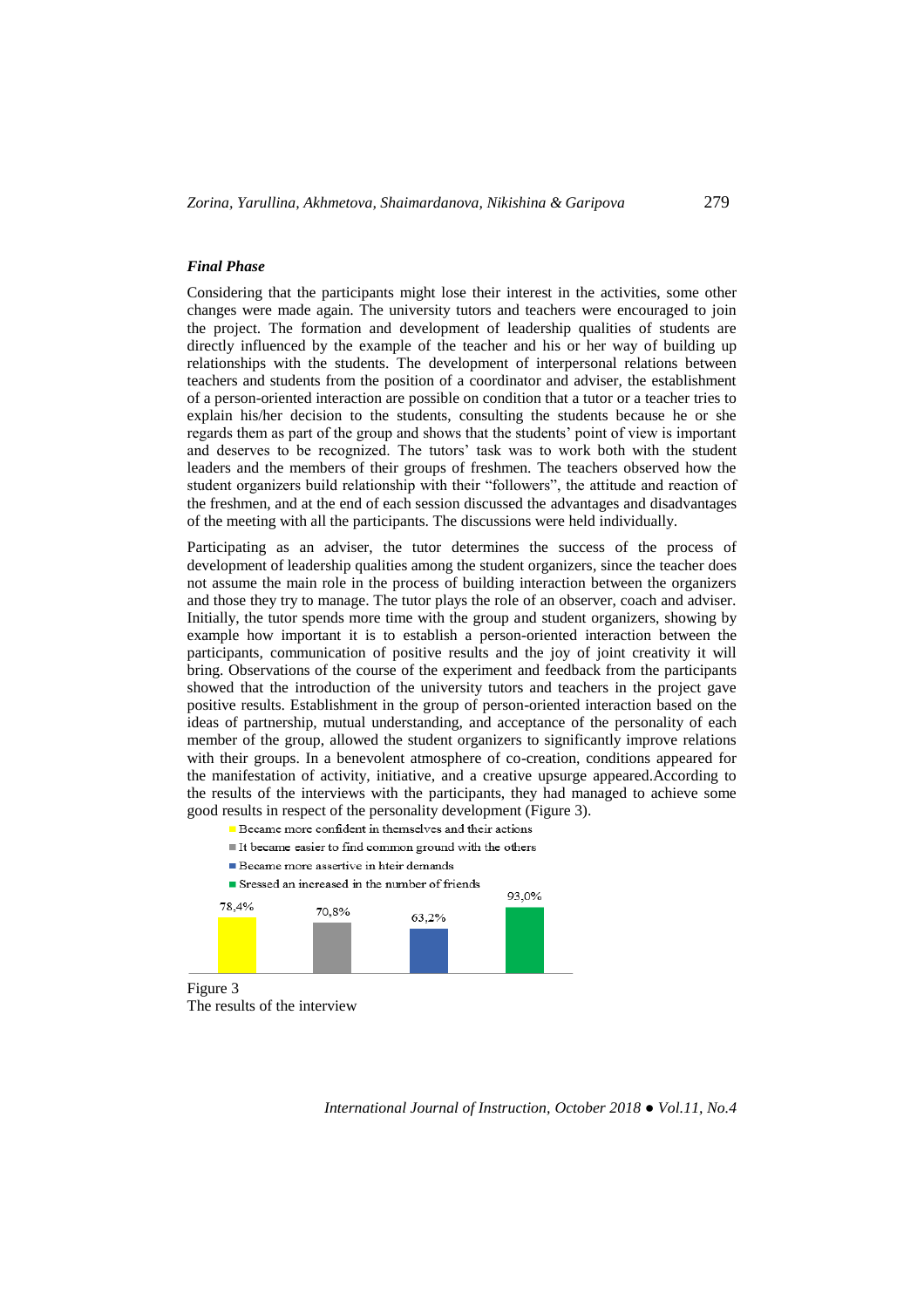The majority of the student organizers (student leaders) – one hundred thirty-four people (78.4 %) – noted that they had become "more confident in themselves and in their actions". One hundred twenty-one students (70.8 %) stressed that it was easier for them "to find common ground" with the other students and importantly in a conflict situation to restore a positive attitude in the group. One hundred and eight students (63.2 %) noticed that they had become more assertive in their demands, they had "the ability to persuade, to get people "on board" and working to a common objective". One hundred and fifty-nine student leaders (93 %) stressed the increase in the number of people they were in touch with. They became more communicative, the fear of speaking out their point of view decreased, they became less reticent, both in communicating with peers, and with the teaching staff.

Those students who had acted as "followers" of their student organizers or student leaders also mentioned the changes in the personality of their "bosses" at the end of the experiment. For example, describing the student leaders, the freshmen pointed out that the young organizers had changed for the better by the end of the experiment. Some of them "managed to learn to get rid of their fear to share new ideas" with their "followers". It helped a lot if the freshmen liked the ideas because it helped the student leaders feel more self-confident. Those students who acted as "followers" stressed that they appreciated that some student organizers started sharing their knowledge with them. The freshmen found it both very useful and interesting to communicate with intelligent "bosses". The tutors also stressed the changes in the student leaders in the personality of the student leaders. These are some examples from the tutors' reports on their observation on the participants:

*'Masha L. is definitely more active and shows initiative more often now'*

*'Fanis R. is a very shy student. He used to blush and started mumbling something every time he had to talk to the members of his group. He was always afraid to share his ideas with them. Now he demonstrates less fear and he can pull himself together. Of course, he needs time and more work to achieve his personal goals but he is doing very well indeed'*

*'Natalya V. is a student with a low level of organizational level. Extremely shy and unsociable but she is very intelligent and good-natured. When the freshmen of her group understood that she had a wonderful personality and a high intellectual level, they changed their attitude towards her. It helped the student leader build self-esteem and create a positive atmosphere in the group'*

*Timur K. has become more sociable. He has made a couple of friends with other students among the freshmen from the group he worked with and the other student leaders. He told me they sometimes spent their free time together playing sport or just sitting in a café. Well done!'*

The more detailed results received while talking to the participants, their "followers", and the tutors, are shown it Table 5.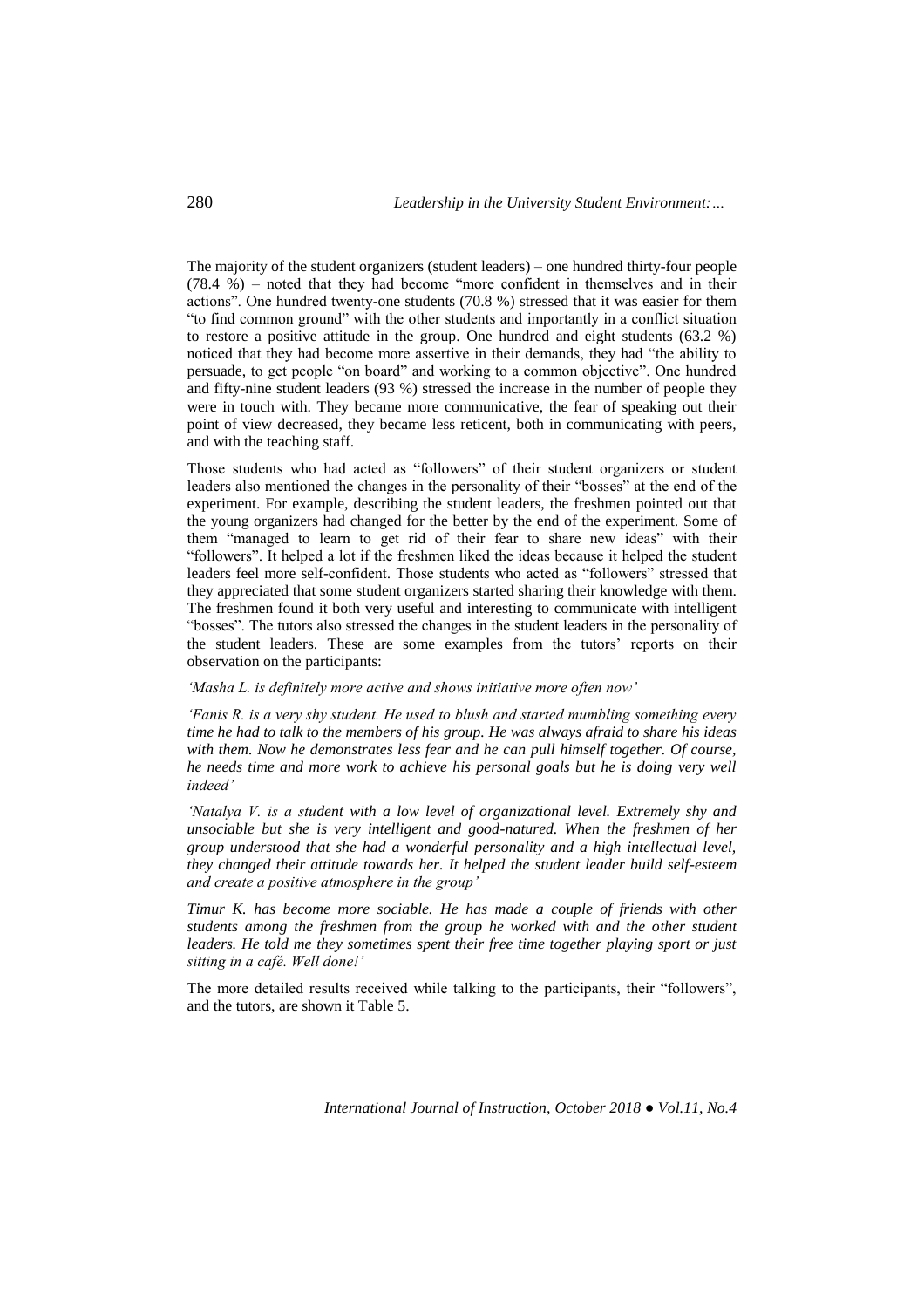| Table 5                                                                      |                                                                                                        |                                                                                                           |                                                                                                        |  |  |  |
|------------------------------------------------------------------------------|--------------------------------------------------------------------------------------------------------|-----------------------------------------------------------------------------------------------------------|--------------------------------------------------------------------------------------------------------|--|--|--|
| Distribution of students' answers at the final stage                         |                                                                                                        |                                                                                                           |                                                                                                        |  |  |  |
| Characteristics                                                              | High Level of<br>Organizational<br>Inclination and<br>Communication Skills,<br>number of students, (%) | Average Level of<br>Organizational<br>Inclination and<br>Communication Skills,<br>number of students, (%) | Low Level of<br>Organizational Inclination<br>and Communication<br>Skills, number of students,<br>(% ) |  |  |  |
|                                                                              | 64 students                                                                                            | 25 students                                                                                               | 82 students                                                                                            |  |  |  |
| Became more active                                                           | 46(71.2%)                                                                                              | 17(68%)                                                                                                   | 54(65.9%)                                                                                              |  |  |  |
| Became more<br>initiative                                                    | $34(53.1\%)$                                                                                           | 14 (56 %)                                                                                                 | 39 (47.6 %)                                                                                            |  |  |  |
| Became more sociable                                                         | 54 (84.4 %)                                                                                            | 19 (76 %)                                                                                                 | 67 (81.7 %)                                                                                            |  |  |  |
| Became more<br>confident                                                     | 48 (75 %)                                                                                              | 17 (68 %)                                                                                                 | 59 (71.9 %)                                                                                            |  |  |  |
| Became more<br>independent in<br>decision-making                             | 36(56.3%)                                                                                              | 11 (44 %)                                                                                                 | 21 (25.6 %)                                                                                            |  |  |  |
| Demonstrate an<br>ability to create a<br>positive atmosphere in<br>the group | 46(71.9%)                                                                                              | 17 (68 %)                                                                                                 | 54 (65.9 %)                                                                                            |  |  |  |
| Demonstrate an<br>ability to persuade<br>other people                        | 49 (76.6 %)                                                                                            | 17 (68 %)                                                                                                 | 47 (57.3 %)                                                                                            |  |  |  |
| Demonstrate more<br>determination in<br>his/her activity                     | 51 (79.7 %)                                                                                            | 19 (76 %)                                                                                                 | 41 (50 %)                                                                                              |  |  |  |
| Demonstrate<br>emotional appeal                                              | 37 (57.8 %)                                                                                            | 11 (44 %)                                                                                                 | 28 (34.1 %)                                                                                            |  |  |  |
| Demonstrate high<br>level of organization                                    | 41 (64.1 %)                                                                                            | 20 (80 %)                                                                                                 | 61 $(74.4\%)$                                                                                          |  |  |  |
| Demonstrate<br>perseverance                                                  | 49 (76.6 %)                                                                                            | 18 (72 %)                                                                                                 | 47 (57.3 %)                                                                                            |  |  |  |
| Able to show his/her<br>level of intelligence                                | 47 (73.4 %)                                                                                            | 18 (72 %)                                                                                                 | 48 (58.3 %)                                                                                            |  |  |  |
| Demonstrate a high<br>level of working<br>capacity                           | 47 (73.4 %)                                                                                            | 22 (88 %)                                                                                                 | 58 (70.7 %)                                                                                            |  |  |  |
| Demonstrate<br>observation                                                   | 44 (68.8%)                                                                                             | 14 (56 %)                                                                                                 | 35 (42.7 %)                                                                                            |  |  |  |
| Demonstrate a high<br>level of self-control                                  | 39 (60.9 %)                                                                                            | 23 (92 %)                                                                                                 | 64 (78 %)                                                                                              |  |  |  |

## **DISCUSSION**

Once can note that directly involving students with the low level of leadership qualities to participate in organizational activities will help them develop some leadership qualities, which might be of great importance for them in the future, particularly while building their career. Foreign experience confirms being involved in the organizational activities the participants will have an opportunity to learn more about their personality, about their strengths and weaknesses (Al ShobakiandNaser, 2016; Stensaker, 2015). It will allow them to become self-confident and learn to take responsibility for the joint action and to feel the joy of joint creativity (Gu et al., 2017).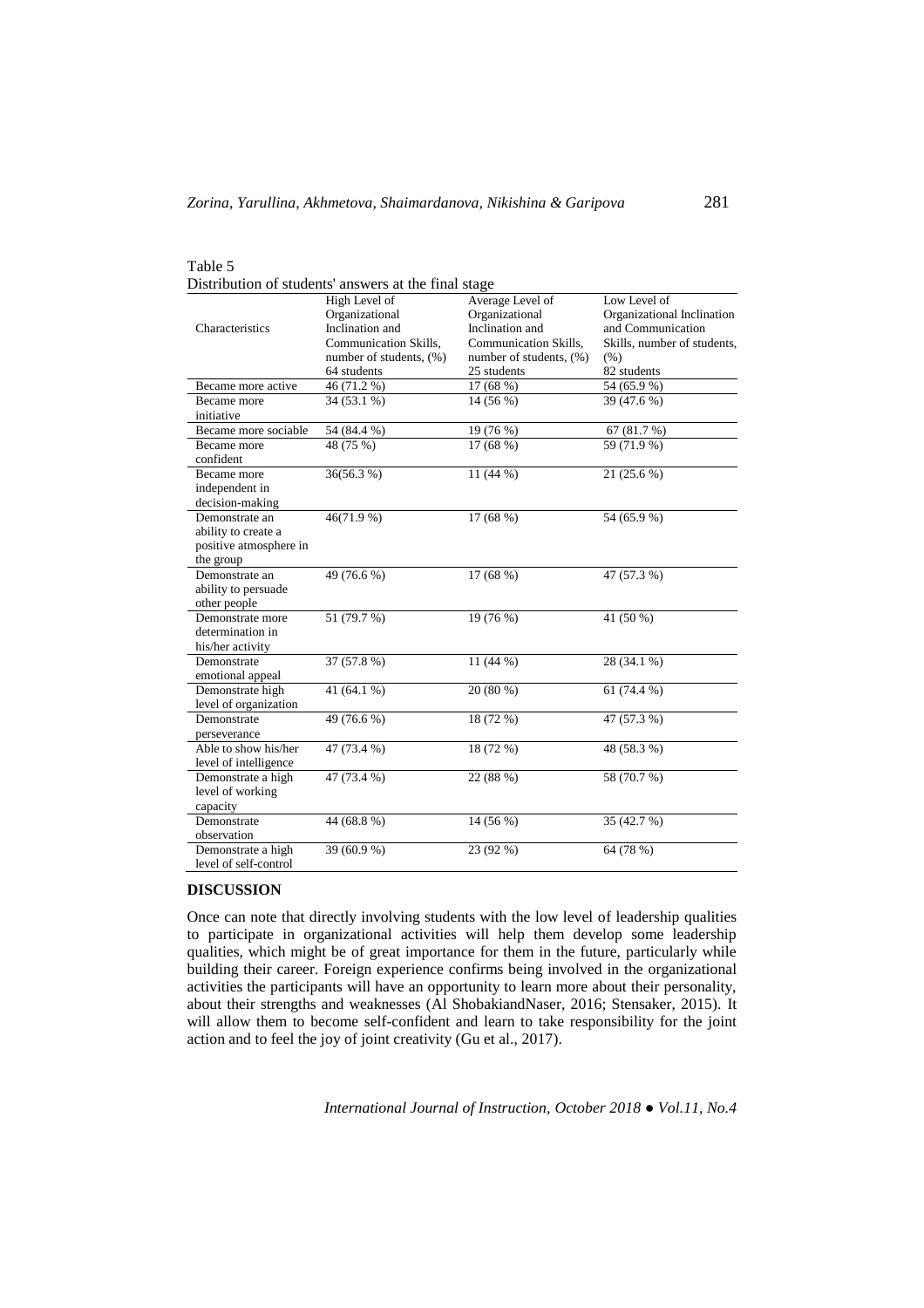It is pertinent to point out that incorporation of leadership training programs is obligatory for higher education systems in many countries, which provides opportunities for students to develop their leadership qualities and practice leadership skills. Hence, Malaysian educators explore the possible areas in which the leadership qualities of student leaders can be enhanced to help them become leaders that are more confident in the future, and, thus, to get prepared for a successful career of a leader (Chai, 2015). The importance of incorporation of leadership programs into the learning process is a requirement since Malaysian graduates are expected to have some basic knowledge of leadership theories and to understand the leader's role (Shakir, 2009). In turn, Nordic profile of student focuses primarily on the balancing democratic participation with managerial decision-making (Aasand & Törnsén, 2016).If the university administration gives up shaping student's leadership skills, it may spark the problems with labor market performance (Ruben et al., 2016). For example, some important management issues affecting Nigerian universities include poor leadership and governance resulting in ineffectiveness, incompetence at all levels, non-realization of national cohesiveness, incessant crime and insecurity, inadequate funding, discontent among the prospective employers, and poor quality of products turned over (Daramolaand Amos, 2016).

During our study, the tutors shared with the student organizers their experience of communication, knowledge and skills on how to get in touch with their group successfully. They helped young leaders realize that person-oriented interaction presupposes a spiritual community, reciprocity of co-creation, and respect for the personal dignity of the partners of communication (Pligin, 2003); creates positive atmosphere and a mutual understanding between a leader and his followers. Such cooperation and co-creation enriches all actors of interaction and is possible only with the establishment of a spiritual community based on respect for the personal dignity of the partners of communication, optimism and a deep understanding of all participants in each other's interaction (Von Eye, 2010; Groves and Burden, 2017).

## **CONCLUSION**

This research was aimed at exploring the perspectives of the university students with a low level of leadership qualities to develop their organizational inclination and communication skills and thus to develop their leadership traits. Having chosen the organizational kind of activity as the main activity of the experiment, 183 second-year and third-year students were offered to play a role of leaders in the groups of freshmen to help them get prepared for different university events. The experiment has demonstrated that collaboration of people with a high level of leadership qualities and those ones with a low level of leadership qualities do not give positive results. The attempt to involve experienced student leaders into the experiment was not successful since 6.6 % left the project having lost interest and noted that more active and confident participants made them feel even more stressed and less confident. The key finding of the research is that involving student organizers into the person-oriented interaction with the university tutors (who work as part of a student team being more and adviser than an instructor) encourage young people to build relationship with their 'followers' on the principles of person-oriented approach. This method means taking into account the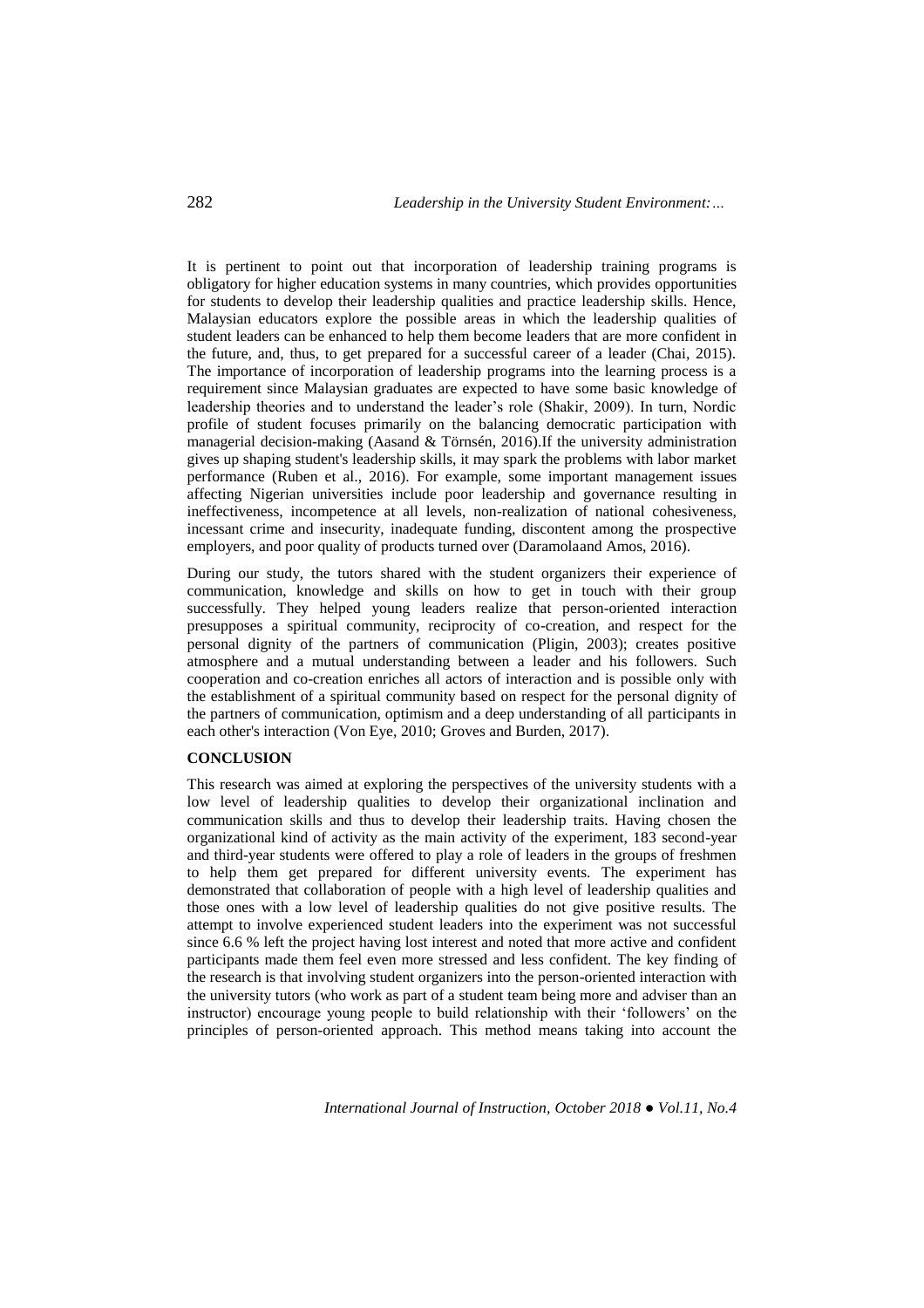needs, interests, and possibilities of other people. Collaboration with the university tutors gave support to the student participants and helped them develop the traits of a leader. 74.9 % of participants were noticed to have become more active. Moreover, young people became less shy in relation of demonstration their knowledge and intelligence; student organizers became more confident. Only 39.8 % became more or less self-independent in decision-making. This low level of achievement, however, should not be viewed negatively since it gives a boost to the researchers for further experiments and finding of innovative methods of developing person's selfindependence in decision making. While the researchers intend to continue doing further research in relation to university student leadership, it is hoped this research findings might raise awareness of other university teachers and educators about the potential of young people with a low level of leadership qualities.

#### **REFERENCES**

Aas, M. &Törnsén, M. (2016). Examining Norwegian and Swedish leadership training programs in the light of international research. *Nordic Studies in Education*, 36(02), 173-187.

Adler, А. (2000). *To Understand Man's Nature*. Translated from German by E. A. Tchipina. SPb.:AcademicheskiyProekt, pp. 253.

Al Shobaki, M. J.&Naser, S. S. A. (2016). *The Dimensions Of Organizational Excellence In The Palestinian Higher Education Institutions From The Perspective Of The Students.*

Batarshev, A. V. (2001). *Psychodiagnostics of Abilities to Communicate or How to Identify Organizational and Communicative Qualities of a Person*. Moscow, VLADOS, pp. 176.

Bergman, L. R. &Wangby, M. (2014). The person-oriented approach: A short theoretical and practical guide.*EestiHaridusteadusteAjakiri*, 2(1), 29–49.

Blanchard, K. H. (2010). *Leading at a higher level: Blanchard on leadership and creating high performing organizations*. FT Press.

Browne, L. & Rayner, S. (2015). Managing leadership in university reform: data-led decision-making, the cost of learning and déjà vu? *Educational Management Administration & Leadership*, 43(2), 290-307.

Chai, M. S. (2015). Personality and leadership qualities among student leader.*American Journal of Applied Psychology*, 4(3-1), 27-32.

Chesnut, R. & Tran-Johnson, J. (2013). Impact of a student leadership development program. *American Journal of Pharmaceutical Education,*77(10).

Collinson, D.&Tourish, D. (2015). Teaching leadership critically: New directions for leadership pedagogy. *Academy of Management Learning & Education*, 14(4), 576-594.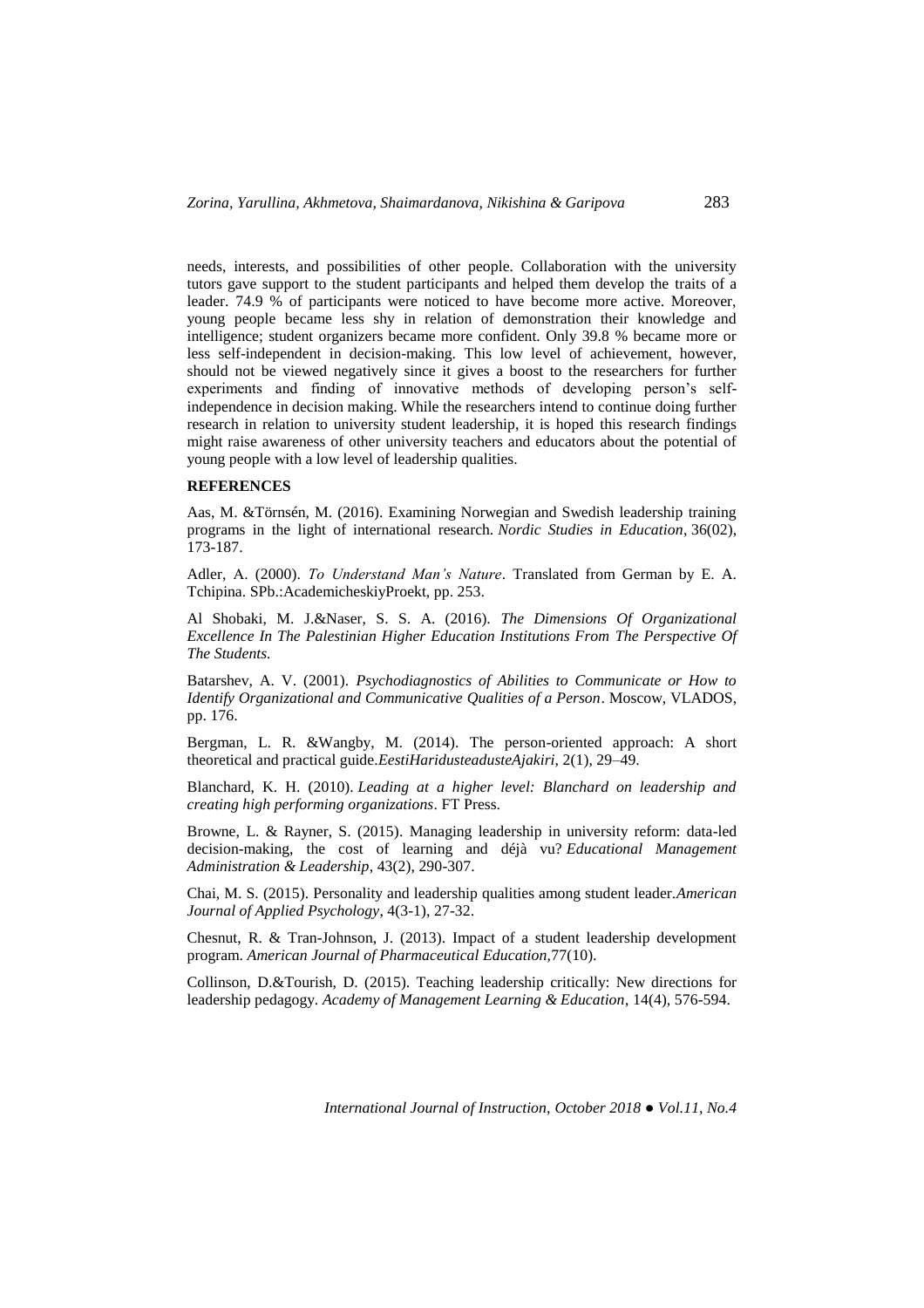Daramola, A. G.& Amos, T. T. (2016). Management and leadership in Nigerian universities. *Futa Journal of Management and Technology*, 1(1), 1-16.

Day, D. V.; Fleenor, J. W.; Atwater, L. E.; Sturm, R. E.& McKee, R. A. (2014). Advances in leader and leadership development: A review of 25 years of research and theory. *The Leadership Quarterly*, 25(1), 63-82.

Ellemers, N.; De Gilder, D.& Haslam, S. A. (2004). Motivating individuals and groups at work: A social identity perspective on leadership and group performance. *Academy of Management review*, 29(3), 459-478.

Groves, W.& Burden, P. (2017). *The impact of personal tutoring on students*.

Gu, J.; He, C.& Liu, H. (2017). Supervisory styles and graduate student creativity: the mediating roles of creative self-efficacy and intrinsic motivation. *Studies in Higher Education*, 42(4), 721-742.

Haber, P. (2011). Peer education in student leadership programs: Responding to cocurricular challenges. *New Directions for Student Services*, 133, 65-75.

Haley, K.; Urquhart, C.; Jones, N. C.; Silverman, J.&Hunzicker, J. (2018). Teacher Leader Reflections: Teacher Leadership and Student Learning. In *Teacher Leadership in Professional Development Schools*. Emerald Publishing Limited, pp. 99-106.

Heinecke, W. F.; Cole, R.; Han, I.&Mthethwa, N. (2016). Student activism as civic engagement: Challenging institutional conditions for civic leadership at University of Virginia. In *Civic Engagement and Community Service at Research Universities*. Palgrave Macmillan, London, pp. 219-239.

Huang, Y.& Chang, S. (2004). Academic and cocurricular involvement: Their relationship and the best combinations for student growth. *Journal of College Student Development*, 45, 391-406.

Jones, S.; Lefoe, G.; Harvey, M. & Ryland, K. (2012). Distributed leadership: A collaborative framework for academics, executives and professionals in higher education. *Journal of Higher Education Policy and Management*, 34(1), 67-78.

Kassinelly, C. W. (1966). *Free activities and interpersonal relations.* Hague,pp. 66-67.

Kress, C. A. (2006). Youth leadership and youth development: Connections and questions. *New Directions for Youth Development*, (109), 45–57.

Krichevskiy, H. L. (1993). *If you are a manager…The elements of management psychology in day-to-day work*. Moscow: Delo, pp. 348.

Macneil, C. A. (2006). Bridging generations: Applying "adult" leadership theories to youth leadership development. *New Directions for Youth Development,* pp. 27–44.

Meneghetti, A. (2004). *Psychology of a Leader*. Moscow: NNBF Ontopsychologiya, pp. 256.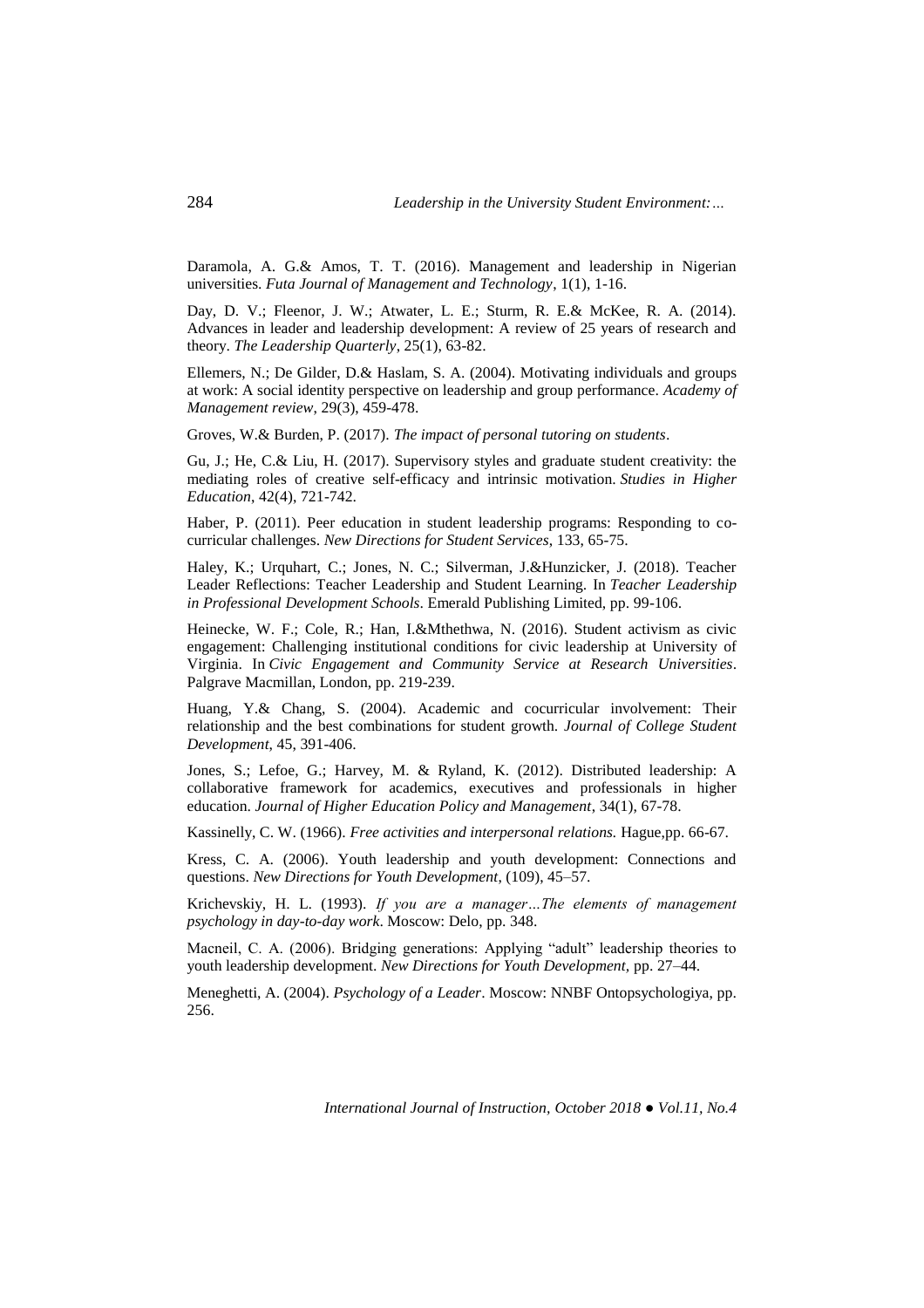Moorosi, P. (2014). Constructing a leader's identity through a leadership development programme: An intersectional analysis. *Educational Management Administration & Leadership*, 42(6), 792-807.

Mortenson, J.; Lichty, L.; Foster-Fishman, P.; Harfst, S.; Hockin, S.; Warsinske, K.& Abdullah, K. (2014). Leadership through a youth lens: Understanding youth conceptualizations of leadership. *Journal of Community Psychology*, 42(4), 447- 462.

Murphy, E.& Johnson, S. (2011). The benefits of a long-lens approach to leader development: Understanding the seeds of leadership. *The Leadership Quarterly*, 22, 459-470.

Nelson, A. (2010). Stepping in early to grow great leaders. *Leadership in Action*, 29(6), 20–24.

Orekhov, V. D. (2003).A way to leadership through developing person's expertise.*Staff Management,* 3, 48-50.

Ozgen, S.; Sanchez-Galofre, O.; Alabart, J. R.;Medir, M.M. & Giralt, F. (2013).Assessment of engineering students' leadership competencies. *Leadership and Management in Engineering*,13, 65 – 75.

Piccolo, R. F.; Greenbaum, R.; Hartog, D. N. D.& Folger, R. (2010). The relationship between ethical leadership and core job characteristics. *Journal of Organizational Behavior*, 31(2‐3), 259-278.

Pligin, А. А. (2003). *Person orientated education: history and practice*. Moscow: KSP+, pp. 432.

Ruben, B. D.; De Lisi, R.&Gigliotti, R. A. (2016). *A guide for leaders in higher education: Core concepts, competencies, and tools*. Stylus Publishing, LLC.

Schwartz, S.&Suyemoto, K. (2013). Creating change from the inside: Youth development within a youth community-organizing program. *Journal of Community Psychology,* 41(3), 341–358.

Shakir, R. (2009). Soft skills at the Malaysian institutes of higher learning. *Asia Pacific Education Review,* 10, 309 – 315.

Stensaker, B. (2015). Organizational identity as a concept for understanding university dynamics. *Higher Education*, 69(1), 103-115.

Unsar, A. S.&Karalar, S. (2013). The effect of personality traits on leadership behaviors: A research on the students of business administration department. *Economic Review – Journal of Economics and Business*, 6, 45 – 56.

Von Eye, A. (2010). Developing the person-oriented approach – Theory and methods of analysis.*Development and Psychopathology*, 22, 277-285.